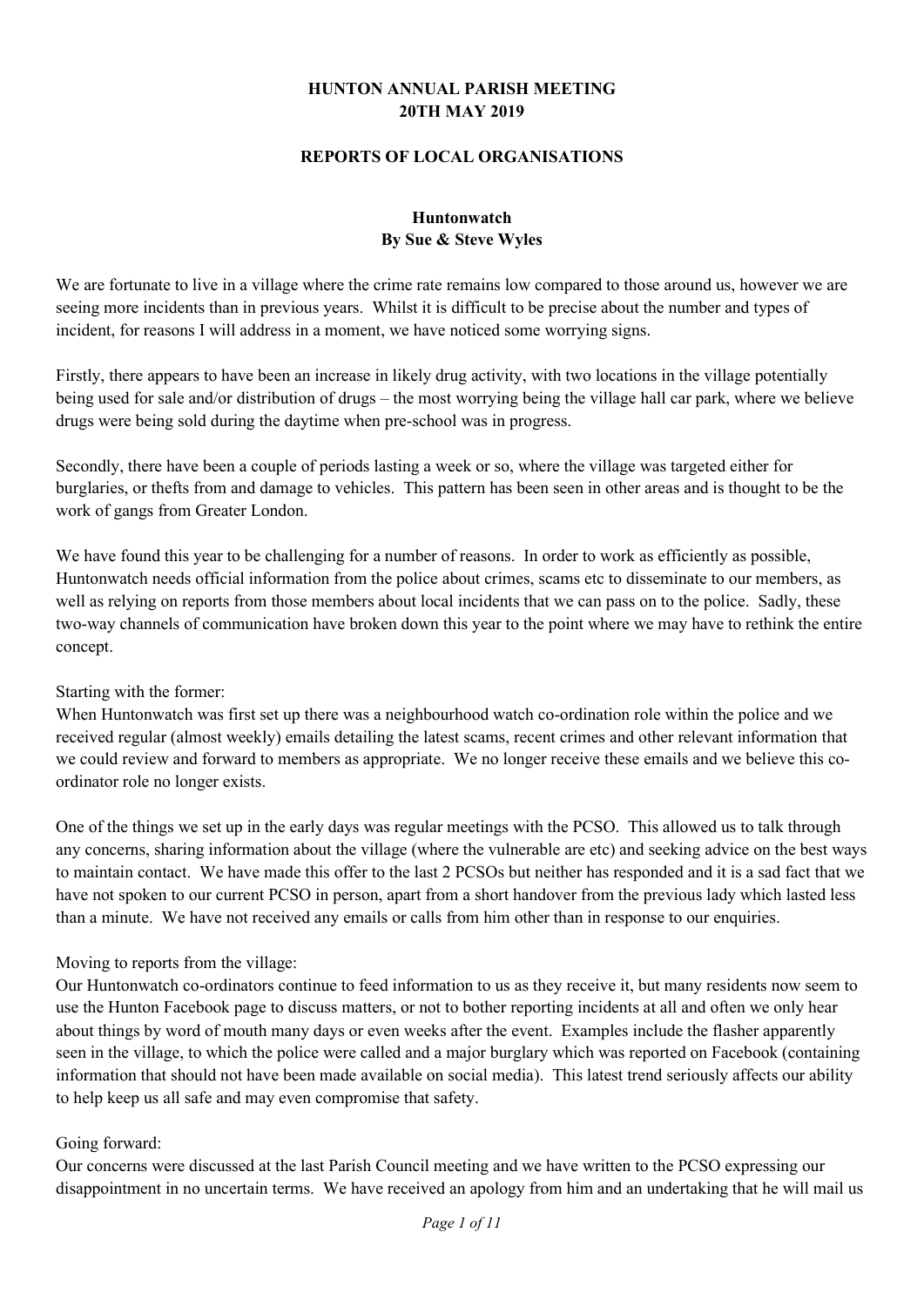with any information that is relevant. It seems that the handover from the previous PCSO did not even include any details about Huntonwatch and our need to receive this information. We also know that the Parish Clerk is writing to the PCSO to re-enforce this message and has agreed to forward any information that the Parish Council receives to us as well – and for this we are extremely grateful. Hopefully this will resolve the first part of the problem and we will be able, once again, to keep our members informed.

Re-engaging the village is more of a challenge and, to be honest, we do not know how best to address this. On several occasions when we have seen reports on Facebook about incidents we have asked people to mail Huntonwatch with more information or to notify us if they see further incidents – with little success. We have also heard the view expressed on many occasions that 'there is no point reporting this because the police will not do anything anyway'. Whilst we can fully understand why people may think this, it does show they do not appreciate the importance of information being passed to the police, however small or insignificant it may seem, as this builds 'the bigger picture'.

We would like to thank our local co-ordinators for their continued support and would welcome any input from the Parish Council and residents as to how, or indeed IF, Huntonwatch moves forward.

## **Hunton Herald By James Forster**

The most significant development this year was the need to replace Helen Ward as Editor who, having completed 5 years doing an outstanding job, felt it was time to hand on to someone else. As no one felt able to step into her shoes, we instead have a team of about 15 who have agreed to edit the Herald on a rota, one month at a time. This arrangement would not be possible without the continued effort and technical capability of Dudley Farman who, quietly behind the scenes, has managed the layout of every issue for about the last 10 years!

On the financial side, happily Sue Pinks kindly agreed to carry on arranging the advertising, raising a gross £1,809 last year (ca £1,500 net) with even more projected this year.

This has allowed us to donate £1,600 to the village club to pay for a cooker, dishwasher and fridge freezer, £235 to cover the costs of some WW1 project booklets and £50 to provide some better cleaning equipment, polish etc for the Church. Our current balance is healthy and we look forward to supporting other village causes in the future.

Finally, our thanks especially to Lisa Halliday, but also to her entire team, who as we approach our 200th issue, continue to distribute the Herald to every home in the village, every month.

Overall ,the Herald now relies on volunteers to carry out approaching 50 tasks, so this is a real village effort and, we hope, a valuable resource.

## **Traffic & Road Safety Working Party By Jonny Goddard**

Verbal report given; written report not provided.

## **King George V Playing Field Committee By Simon Taylor**

The management committee meets every 2 months and comprises trustees made up from the sports clubs, the parish council and occasionally co-opted members who have an interest in the playing field. Each year we walk the field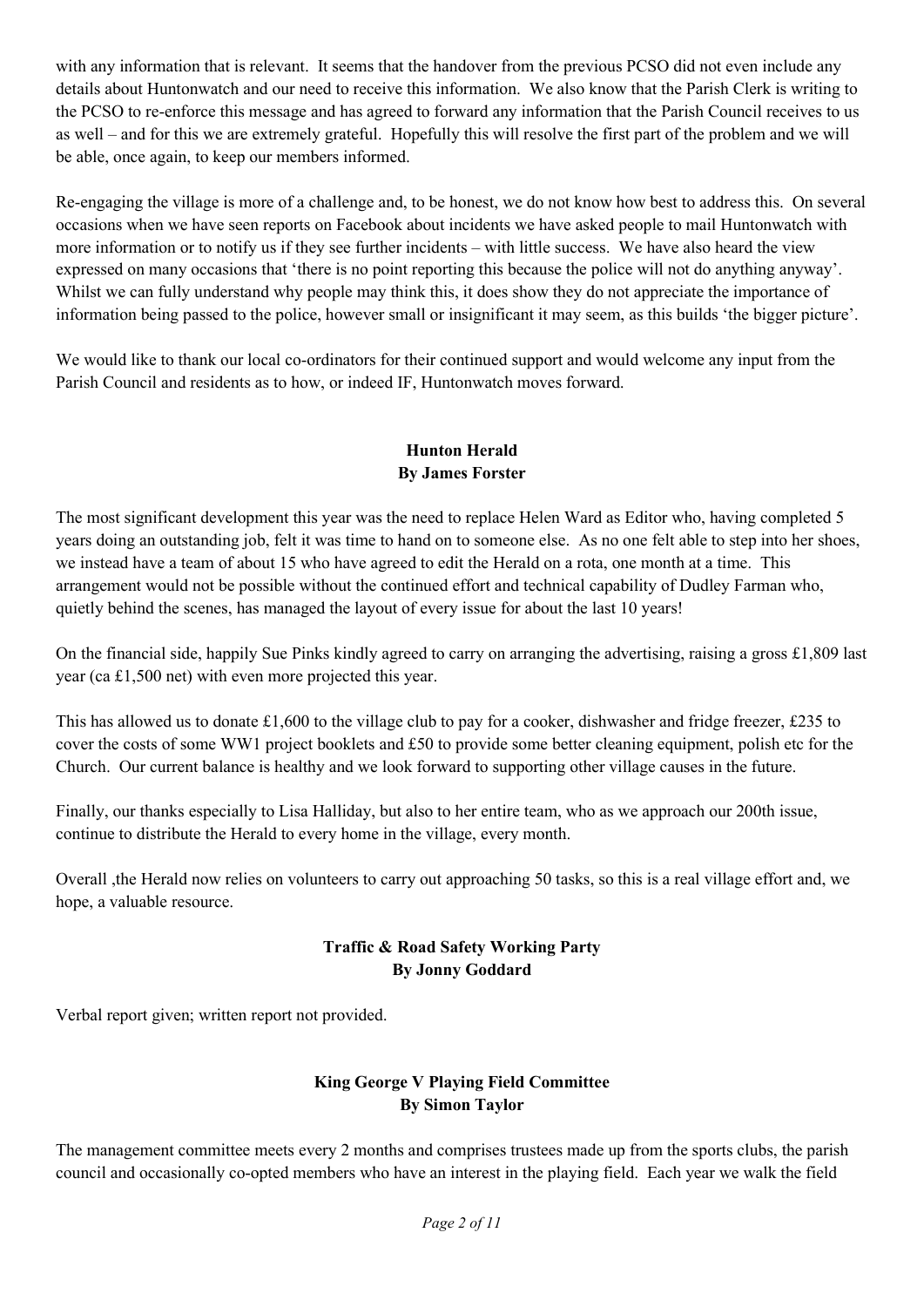before our AGM in July and set targets for the coming year. Our purpose is to keep the playing field tidy, safe and improve its amenities each year if we can.

This year we were lucky enough to receive sufficient grant funding to cover most of the cost of safety fencing around the multiplay and infant swings, thus, we hope, improving the safety and security of young children using the play equipment and allowing their parents to enjoy a more relaxed time at the field. I think that the reaction to date has been positive.

My thanks go out to my fellow trustees – without your involvement at our sometimes quite entertaining meetings, grass would go uncut, bins unemptied, moles would go unmolested and fences and tress would, I am sure, fall down. I'd also like to thank Roger Ward who keeps an eye on the field, waters the hanging baskets and reports any suspicious goings on. An especial thank you goes to the committee secretary Sharon without whom, as I'm sure everybody would agree, nothing would ever get done. Anywhere. Possibly globally.

## **Hunton Litter Picking Team By Di Martin**

Over the last year the litter picking team have been kept very busy with the substantial amount of rubbish dropped. We have completed three clean ups during the year mainly comprising beer cans, McDonald's containers, toilet paper, and various bits of clothing and car parts. Not so many tyres this time though.

During the year Hunton has had various road closures and during these James and Andrea Forster took advantage and cleaned Hunton Hill whilst closed which produced several sacks of rubbish. Nigel Parsons and Allen Kitchenham also took advantage of the road closures collecting from the Hill and East Street. It is so dangerous litter picking when the traffic is flowing.

The September litter pick was a large ask when, besides the usual collection, 50 sacks were collected from the top of Hunton Hill and the woods beyond that. Special thanks to James who enlisted the help of Andy Sharp and David Heaton to help bring the rubbish from the Hill down to the Village Hall for collection by the Council.

Fly tipping is still a huge problem and this year Foremans Barn Lane was particularly bad at one point with a huge pile of builders' debris dumped. Eventually the Council closed the road and came to collect it all.

The collection in April this year saw a collection of over 70 sacks of general rubbish (40 of these being from Hunton Hill). If that wasn't enough, a three-piece suite and two double mattresses plus bags of children's toys had been tipped at the top of Barn Hill which the Council came and collected when reported by myself. I must say the Council are liaising more with volunteers to try to minimise the amount of rubbish being dumped.

The village is fairly litter free at the moment and hopefully this will continue.

Thank you to all the people who strive to keep the village tidy between clean ups. This includes Sue Martin who hangs sacks along Amesbury Road for people's use. It is hard work but satisfying when you see the results.

#### **Hunton Village Hall Committee By Annette Trought**

The Village Hall continues to pay for itself. We do not have finalised figures for last year's activity available as yet as we postponed our AGM from May 22<sup>nd</sup> to a later date. This was because of a clash with another event in the village on the same date.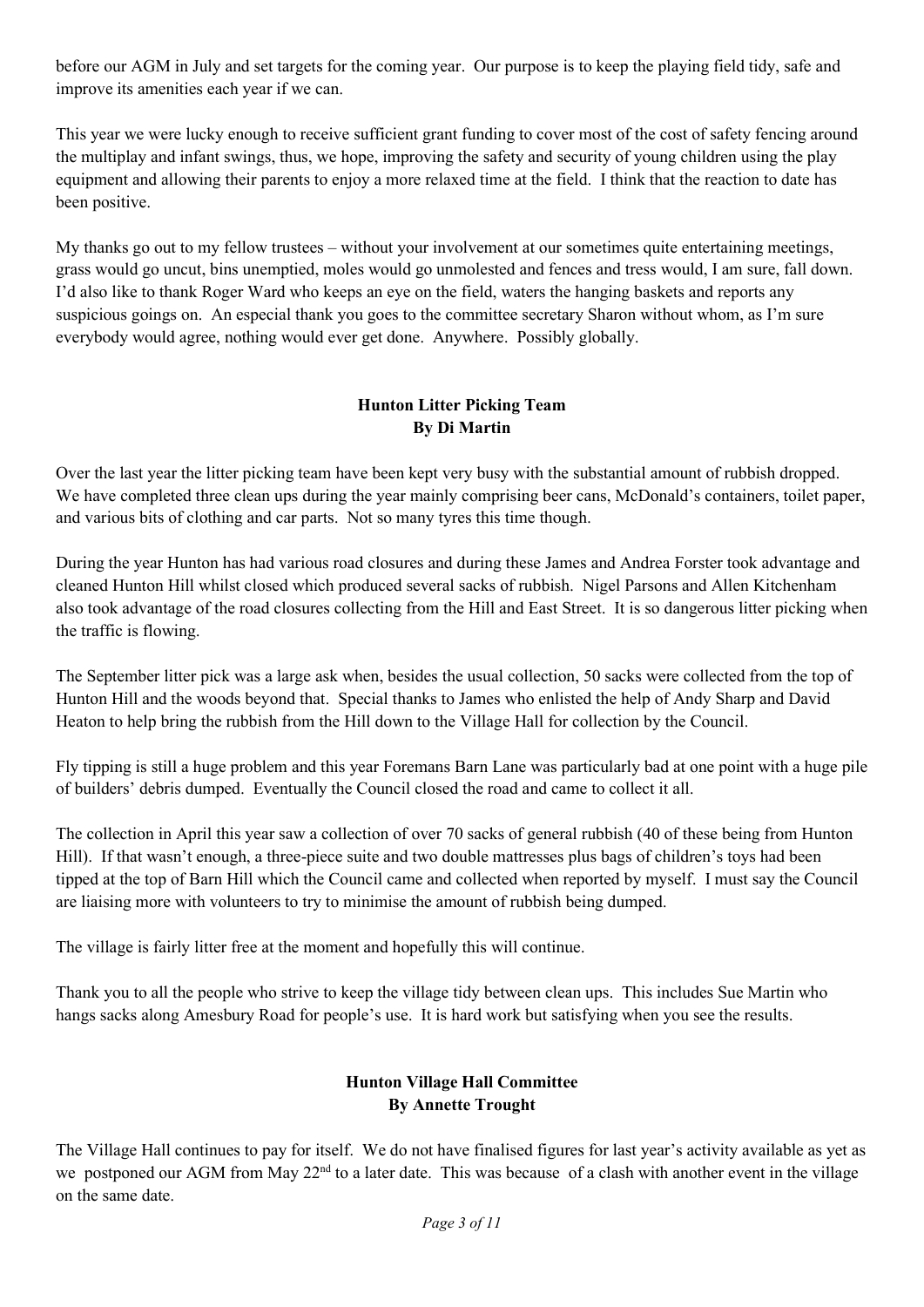We had the floor of the hall renovated in August 2018. The Parish Council, as trustees of the building, had agreed to fund some improvements to the external decoration of the hall to include the commission of a new sign. The committee is awaiting quotes for the work

The Village Hall handyman, Phil Kessel, left at the end of 2018. A new one started at the beginning of the year but was unable to undertake his duties, so the committee are once again looking for someone to fill this role.

Sue Pinks is set to join the committee and has submitted an application to the Calor Gas community grants fund for  $£1,000$  to purchase a new electric cooker for the kitchen. The village needs to vote for this project by registering at the Calor website. Once a voter has registered, they have 10 votes. The projects which receive the highest number of votes will receive the funding. The voting period runs from  $2<sup>nd</sup>$  May to  $17<sup>th</sup>$  June.

# **Community Orchard By Annette Trought**

The Community Orchard project was funded by the Heritage Lottery Fund and Kent Orchards for Everyone. The funding for this project ended at the beginning of 2019.

The land was given in perpetuity by the Parish Council for the benefit of the village and its residents.

The project funding provided the trees: a mix of apple, cherry and cobnuts. It also funded the provision of the chestnut fencing and 3 gates. Several wildlife events were also funded including a bat survey, a moth evening and a dawn chorus walk. In part these events provide valuable data on Kent's wildlife and habitats as well as being fun and informative.

The Community Orchard group will continue to maintain the orchard and hope to be able to hold more wildlife events next year.

## **Peace Cottages Charity By Reverend Peter Callway**

Peace Cottages Charity was established in 1899 as a charity to provide housing for the elderly people of Hunton. The row of five cottages was built as an attractive single-story building on the corner of West Street and Bishops Lane, opposite the village primary school. They are surrounded by pretty gardens and the back garden overlooks fields. About 30 years ago the then trustees secured a grant of some £149,000 for refurbishment of the cottages from the Government department responsible for housing. This grant requires that we maintain membership of the Housing Association and are overseen by the regulations regarding social housing. We sought to deregister last year but discovered that we would have to repay the loan, so we are continuing to pay the annual fee!

The cottages are held in trust by the Diocese of Rochester and are currently occupied by five ladies.

The charity is run by a small number of volunteer trustees who meet every two months. The trustees are Mr Roger Sawtell, Mrs Alison Ellman-Brown, Mrs Liz Oliver, Ms Fay Joyce, Ms Celia Kennedy-Stone, Ms Lisa Halliday and myself (Rev Peter Callway).

The premise is that housing is made available for those who wish to stay living in Hunton but who are not able to finance it themselves. This provides a degree of community cohesion, as a requirement of the charity scheme is that residents of the cottages must have been previously resident or have a strong connection to the Parish of Hunton. In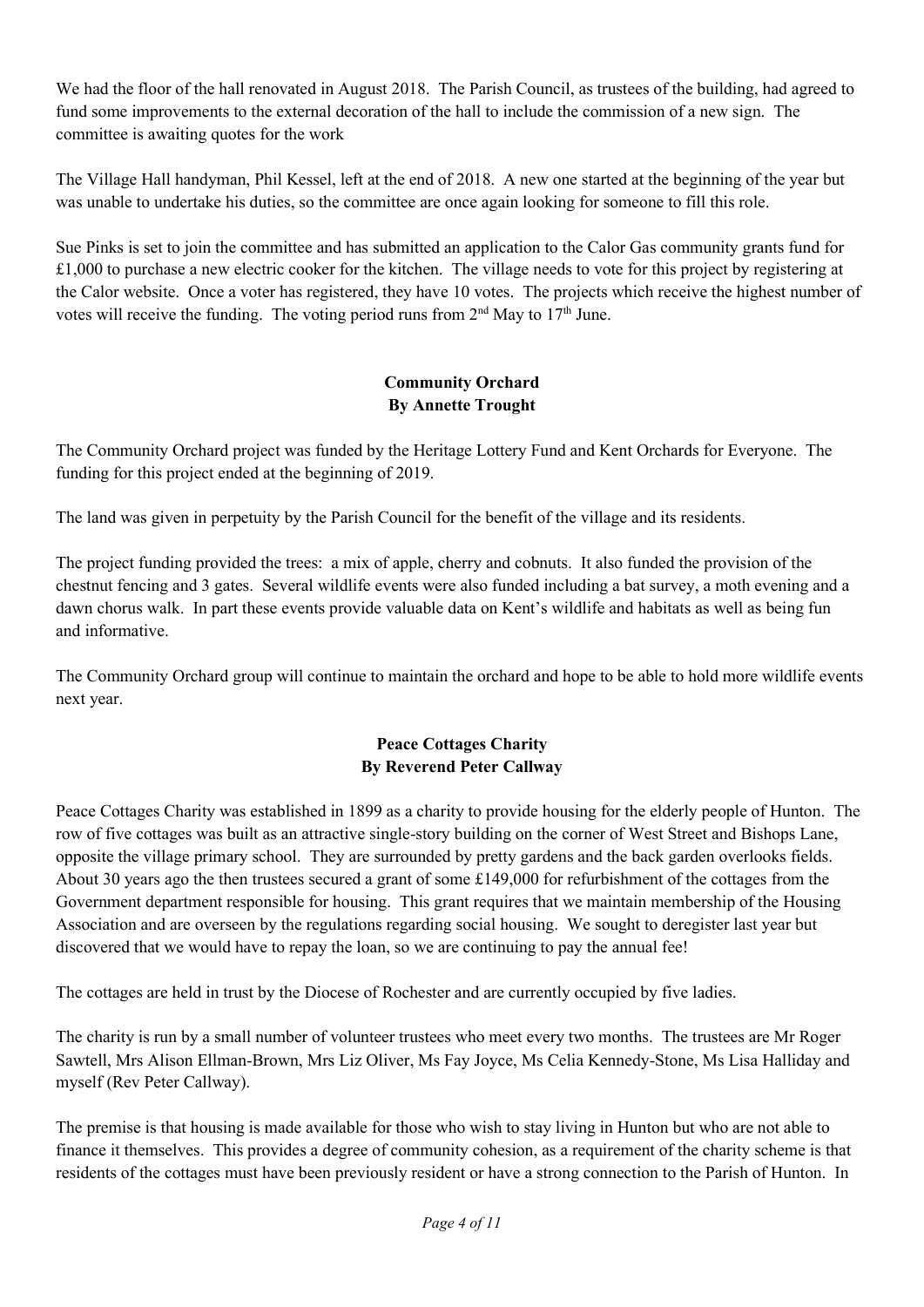addition, as the residents are generally elderly, the cottages provide the benefit of enabling them to retain their independence in their own homes as the cottages are closely supervised by the trustees.

The residents' weekly maintenance contribution is reviewed each year and because we are a charity and have a reasonable reserve fund to cover future repairs and developments, the contribution has not increased again this year.

The properties are in excellent order, and regular maintenance and minor improvements are carried out as necessary. Future plans under consideration include a new heating system to replace the individual cottages storage heaters; and supply of some parking spaces for residents and visiting care staff and relations.

There is a register of interest for those who might wish to become residents at some time in the future, and we hope that the provision will continue for at least another 120 years whilst there is still need.

## **Hunton WI By Jane Langdon**

2018/19 was something of a watershed year for Hunton WI. The high proportion of membership subscriptions going to Federation and National, leaving insufficient funds to run the group without significant fundraising efforts, left many members questioning whether it was worth continuing. However, after much discussion over an extended period during the year, a secret ballot held at the end of 2018 resulted in an overwhelming vote to remain under the WI umbrella, largely as no one was prepared to volunteer to set up and run an alternative.

We again had a full year with a wide range of activities and interesting speakers. Membership is slightly down at 20 members, with an average of 15 attending each meeting.

Some of our most memorable meetings were:

There was a colourful start to the year with local artist and WI member, Jennie Boatwright leading a watercolour 'class'. Under her guidance everyone produced their own unique seascape using a variety of watercolour techniques (including a novel use for clingfilm!), and we all enjoyed the mini art exhibition at the end of the evening.

In contrast, a talk highlighting the ability of Medical Detection Dogs to alert diabetic and epileptic patients to changes in their body chemistry which precede an episode was completely fascinating. Dogs are now being trained to detect very early signs of cancer, with an incredibly high degree of accuracy.

Another 'hands on' (quite literally) evening was a welcome return of Alison Surridge and her West African drums. We all left with ears ringing but exhilarated!

The Craft evening led by committee member Chris Summersgill is always popular and achieved the highest attendance of the year. This year's challenge was to decorate a silk scarf using inks from a carefully selected palate of complimentary colours. A wide variety of designs and patterns were produced by members, all of them beautiful.

A Christmas meal at The Bull at Linton gave us all a chance to relax before all the hectic preparations, and for someone else to do the cooking!

In the Spring, Simon Ginnaw from Kent Wildlife Trust opened all our eyes to the diversity and abundance of wildlife in our home county. His stunning photography and enthusiasm for all aspects of ecology was really engaging.

Our Open Meetings are very well supported by residents of not only Hunton but also the surrounding villages. 30 guests came to hear Hunton resident Megan Dolman give an enthusiastic and very entertaining account of her Journey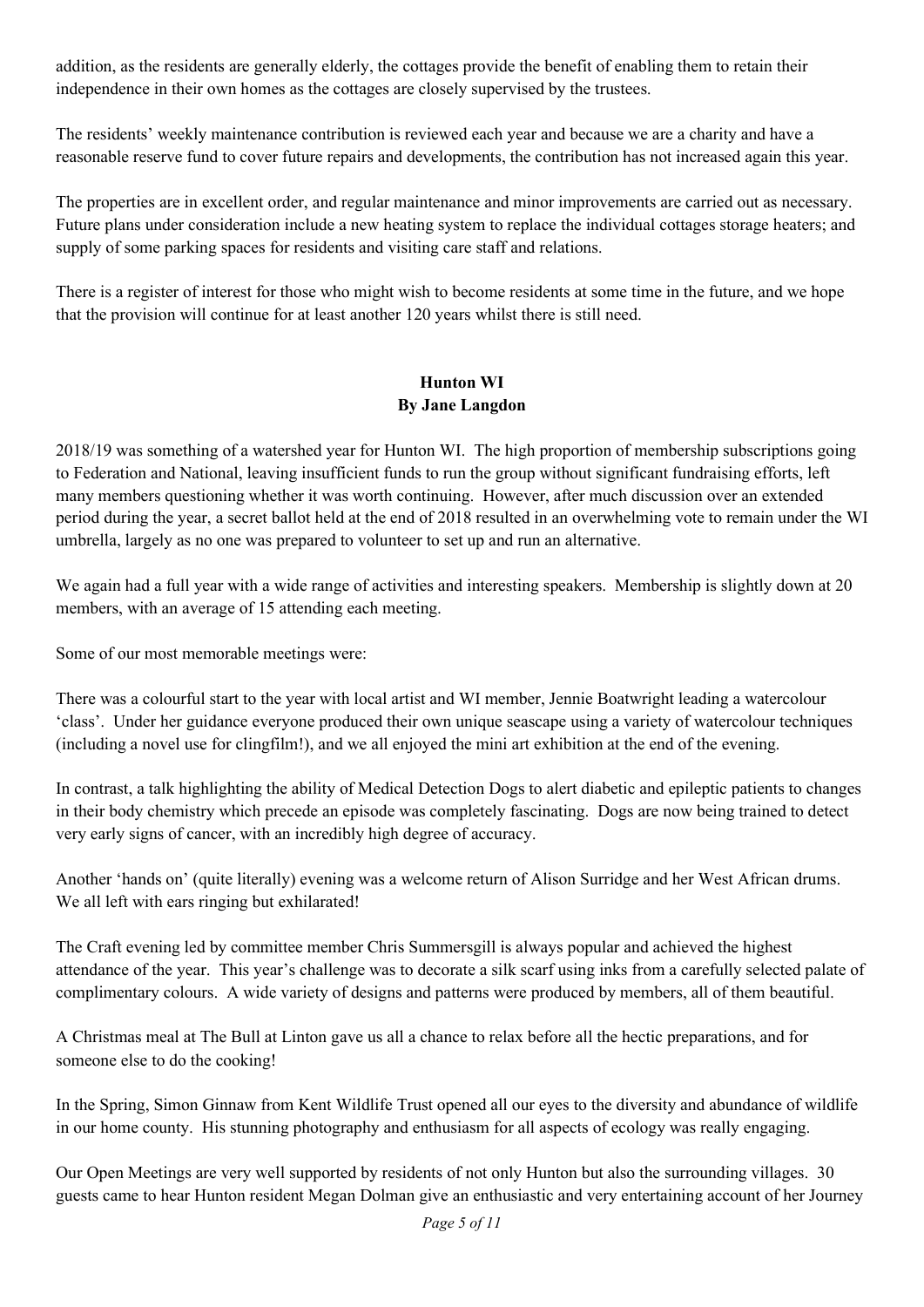on the Appalachian Trail, all 2,190.9 miles of it. She hiked through 14 states of the USA, taking 162 days in all weathers from sub zero temperatures to drought conditions, from sea level to altitudes of 2,025m.

Our fundraising efforts this year have had limited success. A District walk organised in June, turned out to be one of the hottest days of the year so far and fewer participants came along than had originally signed up. Consequently, we had over-catered on the cream teas and just about managed to cover our costs. It was such a shame as the ladies who had prepared the delicious teas on vintage china had worked so hard. Lesson to be learned: collect all money before the event!

For the Hunton Christmas Market, the WI was asked to produce home-made sweets and chocolates. Despite being absolutely delicious, they did not sell as well as we had hoped and were costly and time-consuming to make. Lesson to be learned: WI's cakes are better received by people and are a much greater money maker.

Our little WI continues to inform, entertain and socialise many of the ladies of Hunton, but we would warmly welcome new members. If you know of anyone who might be interested, just invite them along to one of our evenings as a guest so they can see what we are all about!

## **Hunton Gardening Club By Lesley Lee**

In 2018, at our first social evening in February, we enjoyed hearing from Hunton resident Andy Sharp about 'Supermarkets, Fresh Produce and Packaging' when he told us about control of the food industry by supermarkets so that today 90% of fresh produce is bought from them. He also explained about the importance of packaging extending shelf life and so reducing waste.

Generous residents again grew plants for, and ran, Hunton Fete Plant and Produce stand whilst others bought items so raising over £550 for village projects.

Gardening Club volunteers continued to maintain St Mary's Church and Churchyard and organised another visit to Saltwood Castle for those who had been unable to take advantage of earlier trips.

At our second social event in October, retired farmer and Hadlow College lecturer, Malcolm Withnall talked to us about 'Gardening for Senior Citizens' and gave us tips on how to stay fit but reduce hard work in the garden, for example, by using raised beds which require minimal digging and provide easy access.

Everyone is welcome to join this group whether they are experienced professional gardeners or just interested in maintaining their own gardens or simply visiting ones created by other people.

## **Hunton CEP School By Reverend Peter Callway (on behalf of Stewart Murdoch)**

The current leadership team of Head Teacher (Stewart Murdoch) and Assistant Head Teacher (Ed Ming) have been in post since March 2017 (interim basis) before both becoming substantive in October 2017. During their tenure, alongside the major focus on improving the environment and education of the children, they have sought to improve opinions of the school and relationship with the community. During the last 2 years the school has held annual Macmillian Coffee Afternoons dedicated to one of our Governors, Ron Porter's late wife, Ruth; had a series of pupil articles written for the Hunton Herald and worked closely with the Church.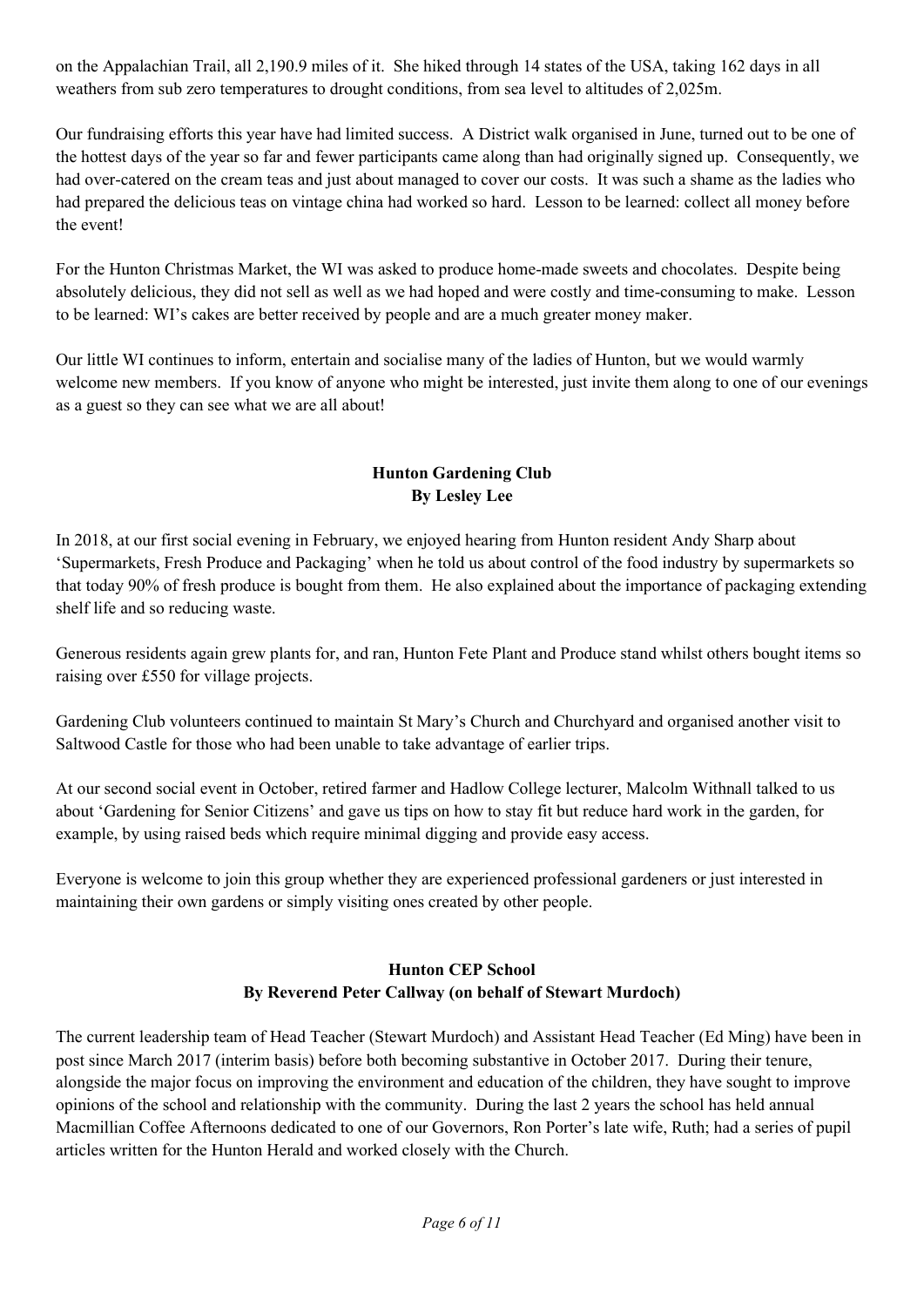The school has worked diligently on improving parental engagement and links with the PTA, as a result of this improved relationship, the school has benefitted from a number of new outside areas including a quiet area for seating; a sensory garden; and a vegetable patch for Devas class.

Stewart has met Annette Trought during his time as Head Teacher and most recently last Wednesday 15<sup>th</sup> May. This is to re-establish links between the community and the school so there is continuous good communication between both parties.

During budget planning the school had planned to convert a small patch of grass next to the existing car park to extend the area to enable all staff to park on site, resulting in fewer cars parking on West Street. This idea is still in its infancy and recent budget cuts has proved that this project maybe improbable. Notwithstanding any planning permission required, we ask the Parish Council if they think the fruition of this project would be beneficial for the community and ask, if so, would the Parish Council be willing to support the project financially or with any other skills or resources.

The SLT of Hunton CEP School would like to reaffirm its commitment to having a purposeful and positive relationship with the community that can benefit both in the future.

# **Hunton & Linton Pre-School By Sarah Horlock**

I'm Sarah Horlock and I am the Manager at Hunton Pre-School, here in the Village Hall. We operate from here 5 days a week and currently have 42 children on role and 7 members of staff.

We take children from the age of 2, up until they start Primary School and we have a large catchment area, this year we are feeding to 13 different Primary Schools from East Peckham all the way over to Thurnham. We have a good relationship with Hunton Primary School and we work closely with them to get involved where possible, we even join forces for Sports Day.

Our Pre-School is an un-incorporated Charity steered by a strong Management Team and enthusiastic Trustees and as a Charity we need to do a lot of fundraising in order to buy new equipment and toys for the children. In April we held our annual Easter Bazaar whereby we raised just over £450 and this money has been used to pay for a trip to the Rare Breeds Centre for all the children.

We recently held a sponsored bounce during which our children raised an amazing £607. The children all put together a list of toys and equipment they would like to buy for the Pre-School with the money and we are in the process of buying what we can from their wish list. Although we are still not sure where we can source a real-life unicorn from….

Meeting the individual needs of all children in our care lies at the heart of Hunton Pre-School Playgroups ethos, and we are therefore committed to providing high quality care and education for children. We ensure that we provide an environment that is safe, secure and welcoming. The children's learning and development is recorded, ensuring that the curriculum meets the needs of every child, socially, intellectually, emotionally and physically and we are fully committed to work in partnership with parents to help children learn and develop.

We aim to nurture self confidence and self-esteem and encourage independence. We do this by providing a rich play environment that promotes children's rights to explore, question and learn. Each child is given care and attention, is encouraged to participate and learn together.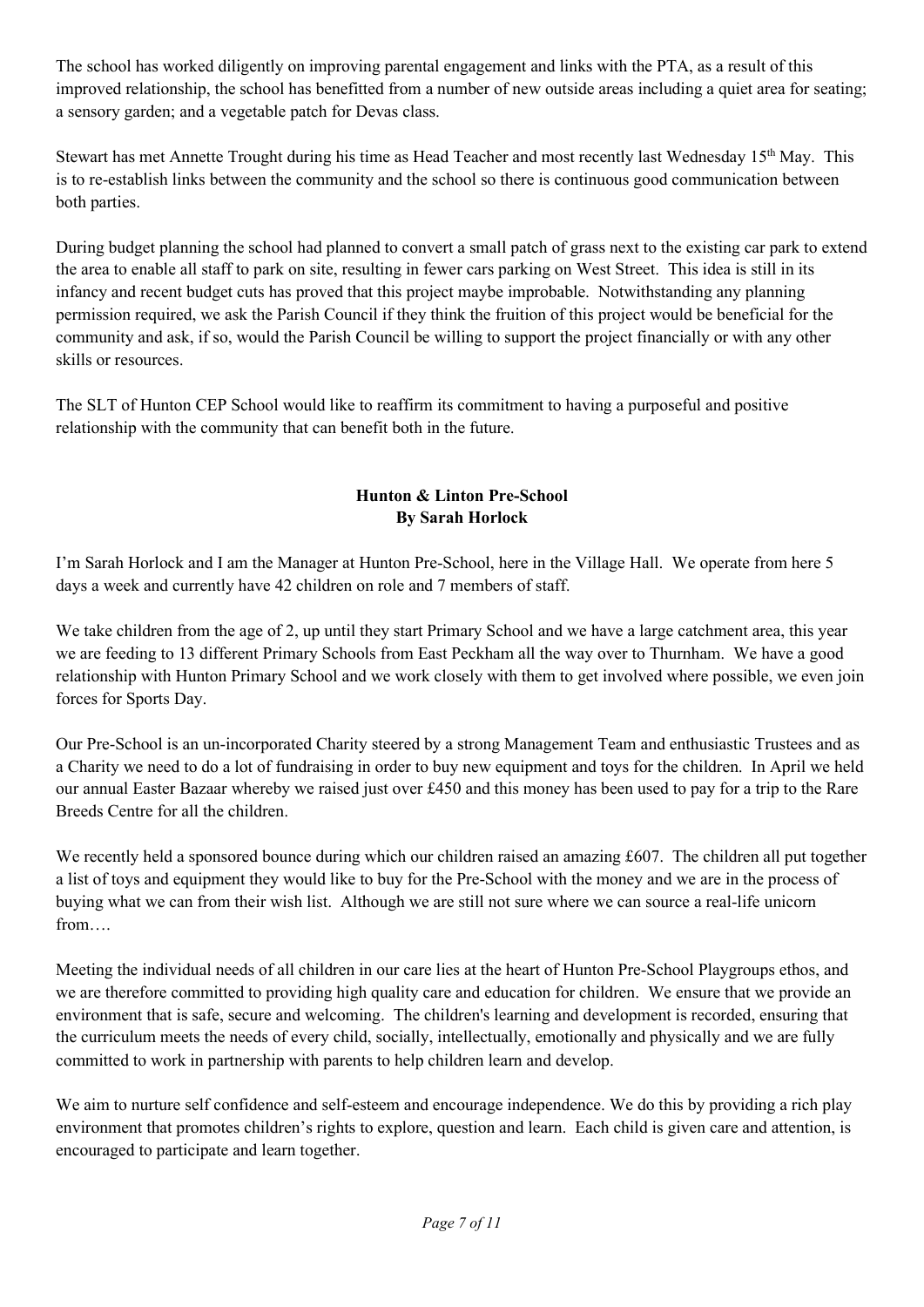We envisage that the 2019/2020 academic year will be just as busy as this past one and we would like to thank the families and village community for their support in continuing to hold our lovely Pre-School in such high regard.

# **St Mary's Church By Alison Ellman-Brown**

Verbal report given; written report not provided.

### **Friends of St Mary's By David Heaton**

The Friends continue to be an active charity. Along with regular membership donations we continue to provide bars and BBQs at village events.

Last year the Friends were able to respond very quickly to the damage caused by rotten timbers in the south aisle of the church: the Trustees pledging to pay for the survey report on the damage after the request for help by the PCC. Once this was completed the Trustees agreed to fund the repairs, which came to around  $\pounds13,000$ . As the Friends had the money available the work was able to commence as soon as the builders were free. This meant the church was clear of scaffolding and the south aisle open for use at the Christmas Fair and for all the events over the festive season.

As chairman, I would like to thank all the Trustees for their support, and their spouses and children for supplying an eager workforce when needed.

# **Hunton Bowls Club By John Apsey**

Hunton Bowls Club is a small village club of about forty to fifty loyal members that put in a lot of work to keep the club running well. We have a full fixture card for 2020 and play league matches in the week and friendly games against other clubs in Maidstone and the Weald of Kent at weekends.

We are always looking for new members so if anyone would like to give it a try, they will always receive a friendly welcome. We have practice on a Thursday evening at about six o'clock.

The last three years we have been to Cyprus for a week in February and played three games against their local clubs and had a great week's holiday. It is already being arranged for next year (2020).

It is still our club's ambition to build new changing rooms as the ones we have are getting beyond repair. The bowls club was formed in 1936 and the changing rooms seem to be about that age, so for Hunton Bowls Club to be viable in the years ahead they need to be replaced. We have had quotes for them and we have been working hard to get enough funds to start on them. We have held events such as quiz nights and race nights in the village club and have had BBQs after our games. All these bring in quote a lot, but we are still a bit short of what we need. As well as these events each year, we are also arranging a Christmas Concert of carols and popular songs performed by The Kent Police Male Voice Choir on Sunday 1<sup>st</sup> December, so make a note and support us with this event. We will be advertising it later in the year.

If anyone has any ideas or can help in any way to raise the extra funds we need, please get in touch with us and don't forget to come along and give bowls a try. It is a good way to relax and keep fit and mobile.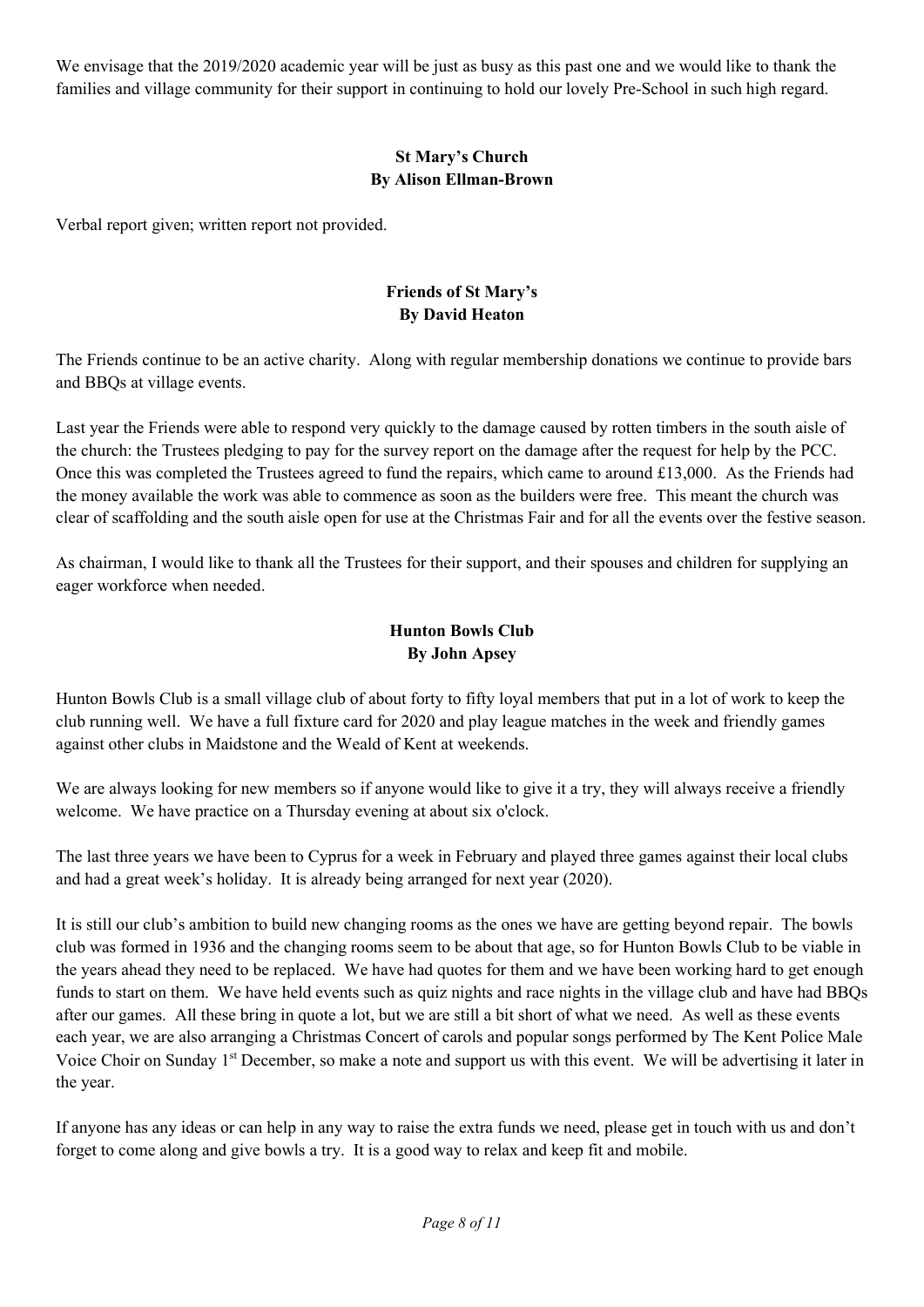### **Hunton Wanderers Cricket Club By Simon Taylor**

For those of you not familiar with the club, we can trace our roots back to the late 30s and we have played as Hunton Wanderers on a continual basis as the playing field since, I think, the mid 1970s.

We are predominantly a social cricketing club, where participation is more important than winning, but like most clubs these days we play the majority of our cricket in local leagues, which guarantees us at least one fixture a week throughout the season, and generally 2 or 3.

Our standard is very mixed; sometimes we are capable of putting out a strong side that is equal or better than almost any other team in our league, but more often than not we put out a team with varying capability and there are half a dozen games a year where if you can limp on and off the field you are in the side. Being able to throw a ball or wield a bat is generally optional. I myself played in a Saturday 2's game last year where the average age was 59, the youngest player was in his 40s and the oldest 74. He was the wicketkeeper.

On a serious note, club cricket is going through a cruise at the moment with fewer and fewer youngsters coming through to the adult sides and a frightening number of clubs in Kent simply disappearing. We ourselves conceded our first Sunday league game this season, fielded an exceptionally weak team this week and were thrashed, and I think we will be lucky not to withdraw from the Sunday league at the end of this year. The reasons for this decline are complex, but if the powers that be are going to attempt to resolve these problems, from my perspective they could start by returning at least some international and first-class cricket to terrestrial TV and by funding an initiative to start teaching the sport properly in secondary schools again.

Fortunately, at the moment we still have a core of Saturday players and can generally field 2 sides comfortably; bizarrely at the moment our Saturday 2<sup>nd</sup> team are top of their division due to a fine win and one concession, and all have a haunted look in their eyes due to the fear of promotion.

Finally, not only has Steve Jones, who also serves on the Playing Field Management Committee, volunteered to be our ground manager this year(and so far has made a splendid job of it), but he is also being sponsored by various club members, in aid of the British Heart Foundation, to score runs and take catches. In the sure knowledge that his highest aggregate score for the whole season was previously 68, we have been lured in to make generous sponsorship arrangements, only to find that he is in fact a complete bandit who has already scored 42 runs with only 3 games played. I have personally sponsored him 50p per run and £20 per six hit and I am living with trepidation of visiting a ground with a very short boundary.

# **Hunton Village Club By Gil Robertson**

Hunton Village Club has had a very successful year welcoming many new members.

Our bar is open 4 nights a week and at lunchtime on Sundays. We have two darts teams who play on Wednesday nights. Our winter and spring lunches continue to be a great success with often more than 40 members coming and it is a good way to meet people for a sociable chat. Huge thanks to Lesley and Roger Lee who do an enormous amount of the cooking for these and many of our other events.

Liz Ridgeway organised another beer festival in September which in spite of the heavy rain was well attended and the live music and dancing proved to be as popular as the traditional beers and the very fashionable gin cocktails.

Very popular events are the many wine tastings organised by Graham Ashlin. They are now so well-known that we have to limit the numbers attending to 80 as we cannot get any more in the club.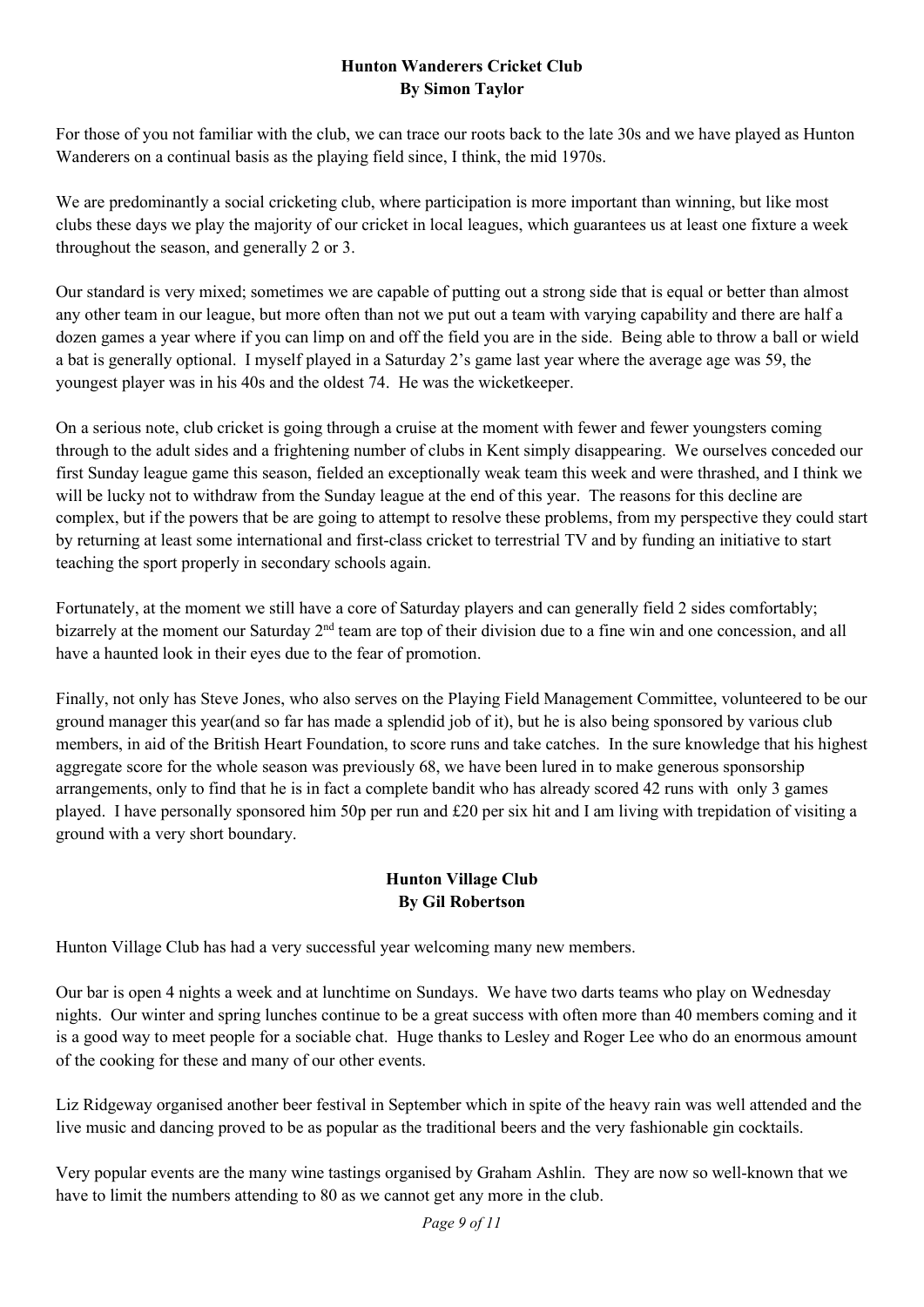We have this year started a film and supper evening and have had two such events showing well known golden oldies. Attendance at over 40 was higher than expected. Providing supper gives everyone a chance to socialise before the film.

We had two quiz nights organised by Phil Nichols. Nick and Tania Davis and Sharon Winter kindly put on two evening entertainments. In December we had a New Year's Eve party where the whole family was welcomed. On Easter Monday an egg hunt was organised for the children and again attendance was very good.

On top of all this we have had 4 local walks at the weekend followed by lunch. There are also regular needles and natter nights and a gent's beer night and a book club. The premises are regularly used by Yoga and Pilates groups. We were delighted to welcome a group from the school at Christmas for a wreath making evening. The Hunton Gardening Club also meets at the club and the village bowling club had two of their fundraising events here. Our members often use the club facilities for their private parties at times when the club is not normally open.

We have now completed the work on the kitchen and we now have a cooker and oven and in addition to our glass washing machine we have a commercial dish washer which is a great help given the number of events where we serve hot food – now on average nearly every other week. Our thanks to Roger Ward for doing all the plumbing and carpentry required.

We had an attempted break in which fortunately failed and we are very grateful to Serge Demarais who kindly gave us CCTV.

All in all, the club is proving to be a very successful community hub and we very much welcome new members. We are entirely run by volunteers and I would like to thank all the bar staff and the many who contribute to our events. All this does not just happen – it is only possible because of the dedicated and active support of so many of the members. More volunteers for manning the bar would be very welcome.

#### **Hunton Tree & Pond Warden By Mike Summersgill**  *(unable to attend the meeting but report provided)*

Continued membership of the Kent Tree & Pond Warden Partnership, the only County which has an organised volunteer body seeking to assist and train Parish volunteers. Training this year in Tree Inspection/Liabilities, TPOs and Pond Management (the last one at Vinters Park Nature Reserve). The Parish funds a membership annually at £25 per Warden, which provides for the free training.

The national register of heritage/ancient trees is being re-energised online, and we expect to add several from Hunton into the Register in 2019; currently just the Church yew and two Cork Oaks are registered for the Parish. Mike continues to monitor the spread of Ash Die-Back (chalara) which is slowly infecting mature trees and restricting new sapling growth; it's a big national problem now.

In April, the biennial inspection of Parish trees took place, covering the playing fields and Hall area. Recommendations to fell two diseased small trees (Cherry behind old pavilion and Willow near the play area) and to remove deadwood from an oak on the playing fields and two limes at the front of the Hall (for public safety reasons) are currently being put into force. After some major surgery on the Turkey Oak near the new pavilion, a follow-up aerial survey will be done in the Autumn to check that the tree remains viable; it is a landscape feature on the field that we don't want to lose.

Recent removal of trees in the 'old' orchard at the rear of The Square is to be checked against the Kent natural heritage database, as it is thought this was a 'registered' orchard of some relevance.

*Page 10 of 11*